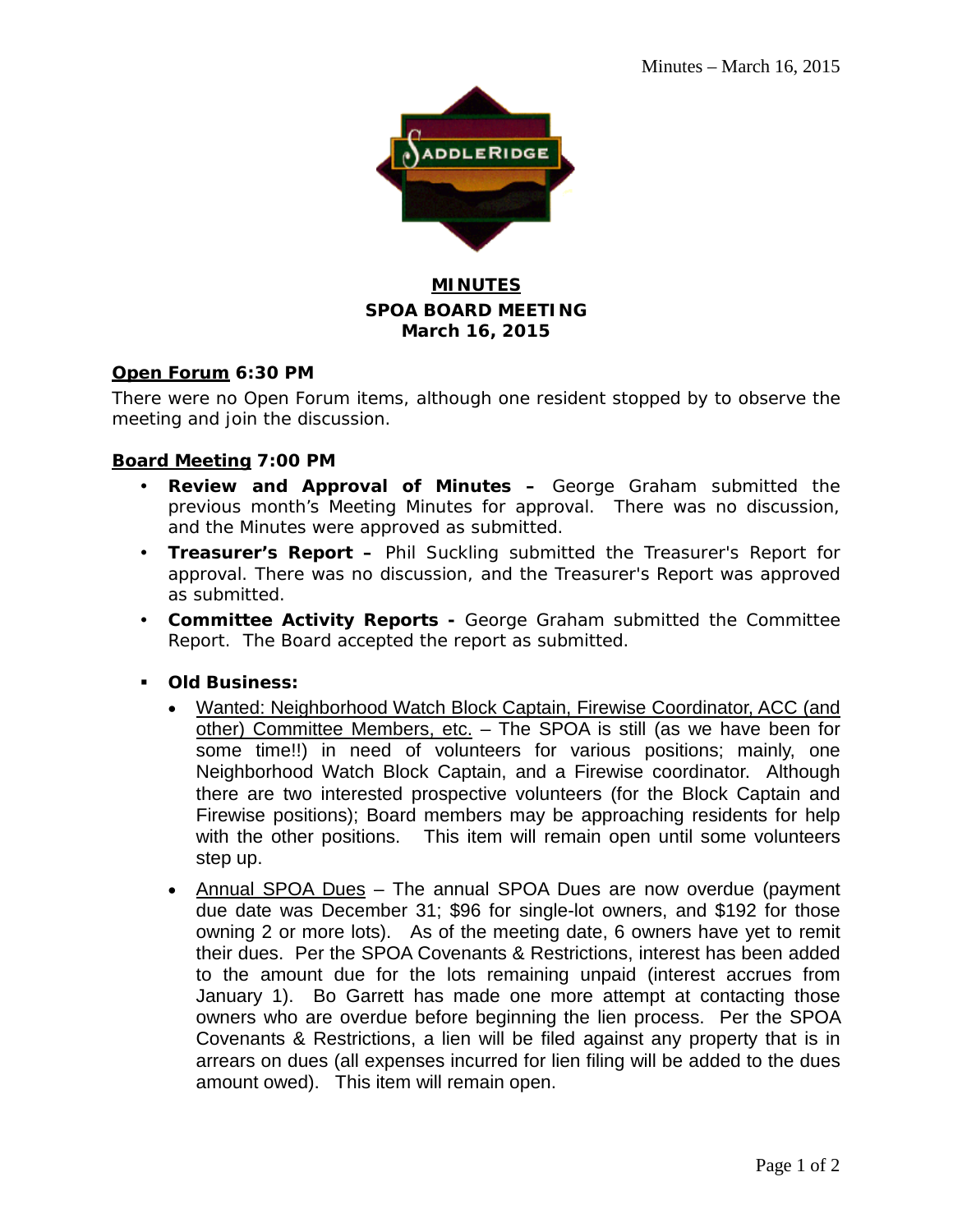- New House & Senate POA Bills for the 2015 Texas Legislative Session With the start of the 2015 Texas Legislative Session comes the usual gaggle of new Bills that, should they become law, may affect all Property Owners' Associations. Some make sense; some are absolutely ridiculous. As of the filing cutoff date, there have been 20 POA-specific bills filed, and a further 25 non-POA-specific bills on the table that could affect how our Covenants & Restrictions are interpreted and enforced. Per the usual Legislative process, these bills have been sent to Committee to be tweaked, muddled and befuddled, and maybe (hopefully!!) even cancelled, before they make it to the floor for discussion and action. Its way too early in the lawmaking process to be worrying about any of these just yet; but they will be monitored by the Board as the process continues. This item will remain open.
- **New Business:**
	- Annual SPOA Spring Picnic The Annual SPOA Meeting & Picnic is scheduled for Saturday, April 11, 2015 from 11AM to 1PM at the Saddleridge Clubhouse. This event is open to all Saddleridge residents and their families. Please come and enjoy the free food (chopped bar-b-que brisket sandwiches & fixin's, soft drinks, & desserts), and meet your neighbors and Board members. This item will remain open.
	- SPOA Spring Newsletter Its time once again to gin up the Saddlebags neighborhood newsletter. Suggested items to include in this issue are Speeding, Chickens, new signage, RV parking, and county water issues. If anyone has any further suggestions for articles (or better yet, wants to contribute!!), please contact SPOA Secretary George Graham. This item will remain open.

The meeting was adjourned at 7:05 PM.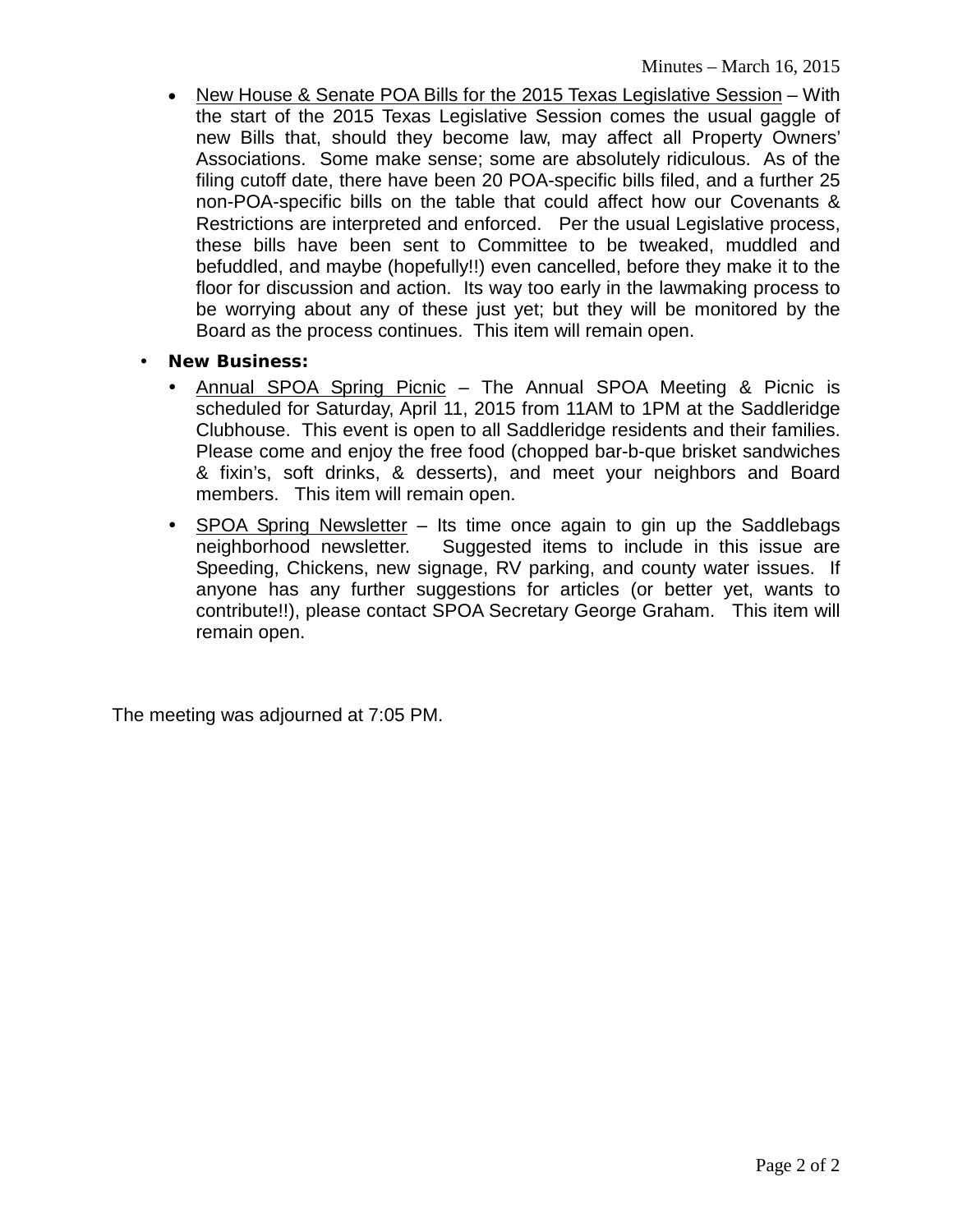**3:59 PM 03/08/15 Cash Basis**

# **SPOA Profit & Loss January through February 2015**

| SPOA P&L rwe                    | Jan - Feb 15 | Jan - Feb 14 |
|---------------------------------|--------------|--------------|
| <b>Income</b>                   |              |              |
| <b>Clubhouse Usage Fee</b>      | 100.00       | 25.00        |
| <b>HOA Dues Collected</b>       | 11,513.44    | 13,515.00    |
| <b>Interest Assessed Fees</b>   | 28.39        | 43.34        |
| <b>Interest Income</b>          | 25.08        | 24.37        |
| <b>Resale Cert. Fee</b>         | 150.00       | 0.00         |
| <b>Transfer Fees</b>            | 100.00       | 0.00         |
| <b>Total Income</b>             | 11,916.91    | 13,607.71    |
| <b>Expense</b>                  |              |              |
| <b>Accounting</b>               |              |              |
| <b>Accounting-Bookkeeper</b>    | 350.00       | 350.00       |
| <b>Total Accounting</b>         | 350.00       | 350.00       |
| <b>Bank Charges</b>             |              |              |
| <b>Safe Deposit Box</b>         | 40.00        | 40.00        |
| <b>Total Bank Charges</b>       | 40.00        | 40.00        |
| <b>Clubhouse Expenses</b>       |              |              |
| Cleaning                        | 100.00       | 100.00       |
| <b>Pest Control</b>             | 102.84       | 102.84       |
| Trash                           | 80.74        | 86.26        |
| Water softener monthly maintain | 0.00         | 46.40        |
| <b>Total Clubhouse Expenses</b> | 283.58       | 335.50       |
| <b>Dues Refund</b>              | 96.00        | 0.00         |
| <b>Lawn Maintenance</b>         | 324.76       | 324.76       |
| <b>Mailings</b>                 | 49.00        | 0.00         |
| <b>PEC Electricity</b>          | 455.81       | 556.08       |
| <b>Taxes</b>                    | 1,928.74     | 1,797.77     |
| <b>Total Expense</b>            | 3,527.89     | 3,404.11     |
| Net Income                      | 8,389.02     | 10,203.60    |
|                                 |              |              |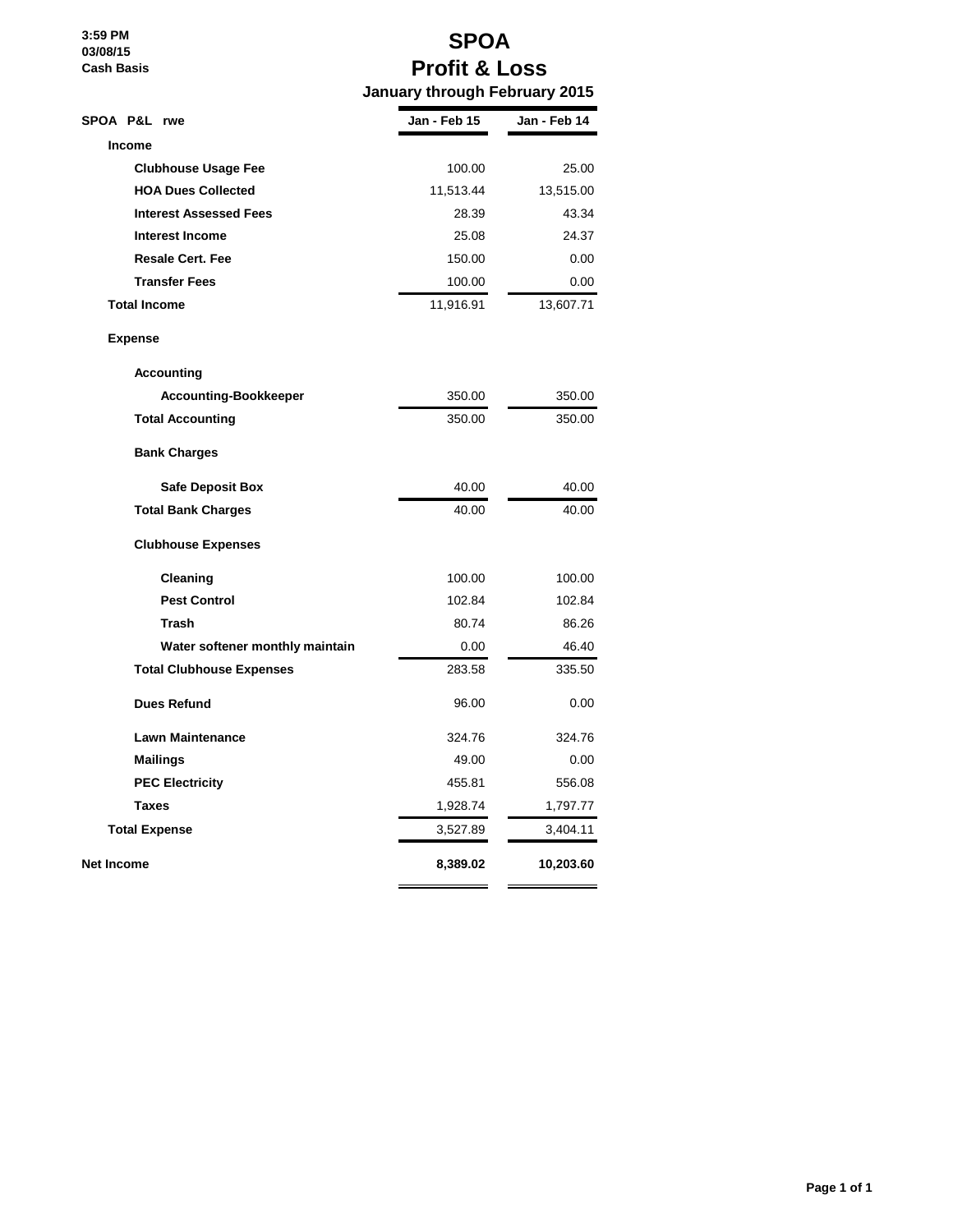# **SPOA Balance Sheet As of February 28, 2015**

| SPOA BS RWE                           |                             |                                   |                            | Feb 28, 15 | Feb 28, 14 |
|---------------------------------------|-----------------------------|-----------------------------------|----------------------------|------------|------------|
| <b>ASSETS</b>                         |                             |                                   |                            |            |            |
|                                       | <b>Current Assets</b>       |                                   |                            |            |            |
|                                       |                             | <b>Checking/Savings</b>           |                            |            |            |
|                                       |                             |                                   | Ozona CD #305501           | 25,250.54  | 25,200.09  |
|                                       |                             |                                   | Ozona CD #305552           | 25,229.85  | 25,179.46  |
|                                       |                             |                                   | <b>Ozona Checking</b>      | 18,260.12  | 4,801.77   |
|                                       |                             |                                   | <b>Ozona Money Market</b>  | 41,473.76  | 47,429.90  |
|                                       |                             | <b>Total Checking/Savings</b>     |                            | 110,214.27 | 102,611.22 |
|                                       |                             | <b>Accounts Receivable</b>        |                            |            |            |
|                                       |                             |                                   | <b>Accounts Receivable</b> | 0.00       | $-16.27$   |
|                                       |                             | <b>Total Accounts Receivable</b>  |                            | 0.00       | $-16.27$   |
|                                       |                             | <b>Other Current Assets</b>       |                            |            |            |
|                                       |                             |                                   | <b>Undeposited Funds</b>   | 100.00     | 0.00       |
|                                       |                             | <b>Total Other Current Assets</b> |                            | 100.00     | 0.00       |
|                                       | <b>Total Current Assets</b> |                                   |                            | 110,314.27 | 102,594.95 |
|                                       | <b>Other Assets</b>         |                                   |                            |            |            |
|                                       |                             | <b>Saddleridge Property</b>       |                            | 80,500.00  | 80,500.00  |
|                                       | <b>Total Other Assets</b>   |                                   |                            | 80,500.00  | 80,500.00  |
| <b>TOTAL ASSETS</b>                   |                             |                                   |                            | 190,814.27 | 183,094.95 |
| <b>LIABILITIES &amp; EQUITY</b>       |                             |                                   |                            |            |            |
|                                       | <b>Equity</b>               |                                   |                            |            |            |
|                                       |                             | <b>Opening Balance Equity</b>     |                            | 110,823.40 | 110,823.40 |
|                                       |                             | <b>Retained Earnings</b>          |                            | 71,601.85  | 62,067.95  |
|                                       |                             | <b>Net Income</b>                 |                            | 8,389.02   | 10,203.60  |
|                                       | <b>Total Equity</b>         |                                   |                            | 190,814.27 | 183,094.95 |
| <b>TOTAL LIABILITIES &amp; EQUITY</b> |                             |                                   |                            | 190,814.27 | 183,094.95 |
|                                       |                             |                                   |                            |            |            |